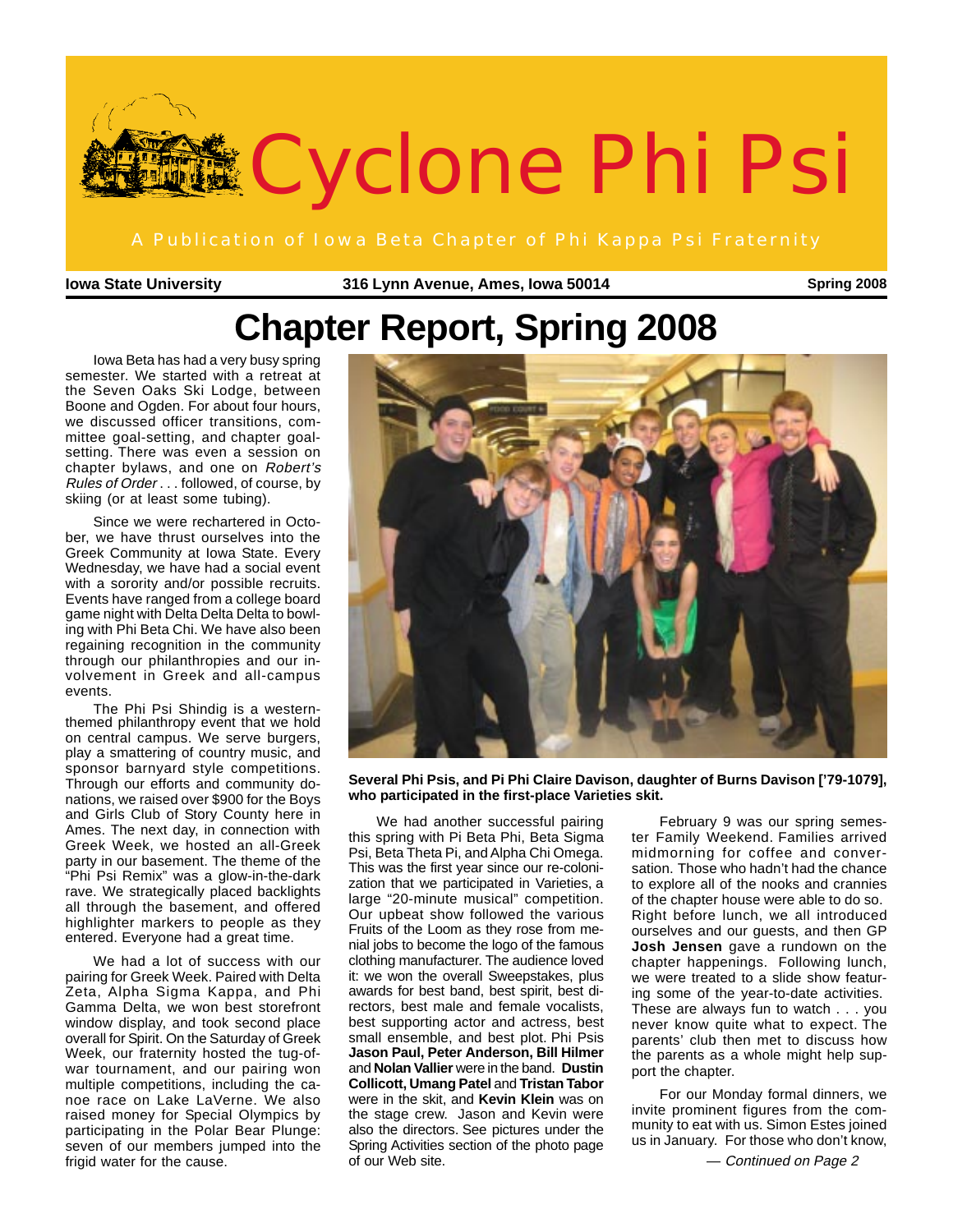#### Chapter Report, continued

Mr. Estes is a world renowned opera star who grew up in Centerville, Iowa, the grandson of a slave. He has appeared in all of the major opera houses around the world, and has performed for kings, queens, and presidents. He teaches master classes at Boston University, Wartburg, and Iowa State.

Members of the women's tennis team joined us one night in February. I learned that there are only seven to eight girls on the team, so to make it, they have to be really good. Current team members are from all over the U.S., and one member is from Hungary.

We had a special dinner close to Valentine's Day for ladies on campus who have a Phi Psi dad, brother, or other relative. This year we had in attendance Emily Minear, daughter of **Randy Minear ['76-1036]**; Michelle Miller, daughter of **Jim Miller ['71-925]** and niece of **Tom Miller ['69-873]**; Claire Davison, daughter of **Burns Davison ['79-1079]**; Amy Biller, sister of **Ryan Biller ['07-1324]**; Janae Willett, sister of **Jake Willett ['07-1344]**; Carolyn Barlett, who has more Iowa Alpha relatives than one can reasonably count; Mary Beth Lease, niece of **Mike Gilhooly ['78-1046]**; and Katie Fetterman, niece of a Phi Psi from Ohio Lambda (Miami of Ohio).

ISU head football coach Gene Chizek and his entire family (wife, Jonna, twin daughters Landry and Kennedy, and son Cally) were our guests in late February, and stuck around afterwards for conversation and pictures.

Right before spring break, we were joined for dinner by **Tom Huisman ['74-967]** and his wife, Julie, from Ames. A member of the corporation board, Tom is the Chief Information Officer for the Iowa Department of Human Resources in Des Moines. Julie, a member of Alpha Delta Pi and a former Phi Psi "little sis," is the Human Resources Director for the City of Ames. Also joining us that night was **Ron Barnes ['84- 1157]**, who lives in Altoona and is a financial advisor with Merrill Lynch.

We have had several other alumni as dinner guests, including **Ross Stafford ['70-906]**, an engineer for the City of Des Moines; L**on Friesth ['71-918]**, a financial advisor for Thrivent; **Tom Marsden ['70-884]**, a marketing rep for the Quality Resource Group; **Lynn Johnson ['57-681]**, retired from Johnson Machine Works in Chariton, and his wife Nancy; **Jim Jorgensen ['59-723]**, a retired banker from State Center; and **Con Short ['56-670]** and his wife, Sandy, who currently operate a Maid-Rite franchise in Marshalltown. They not only came to dinner, they brought dinner!

Finally, we had our first brother-run initiation this semester. Though we had a few trips along the way, it was a really great event. Energy was high, and experiencing the ritual again allowed us to keep the ideals of Phi Psi at heart. The new brothers are excellent additions to our chapter and to the fraternity at large. We now must consider the future of Iowa Beta. Summer rush is being led by two outstanding brothers this year, and our goal is to fill our newly renovated house to the brim. This should not be a problem, as our house is in excellent condition, our brothers are all upstanding, intelligent men, and our recruitment chairs are enthusiastic and industrious.

— Nick Juelsgaard, '07-1350



# **Look Who Came To Dinner!**



**In January, Tom Marsden (far left), Lon Friesth (fourth from left), and Ross Stafford (front and center) came to our Monday night dinner.**



**ISU Football Coach Gene Chizik and family joined us for dinner in February.**

**Jim Jorgensen, Lynn and Nancy Johnson, and Con and Sandy Short pose with chapter advisor Bill Good and chapter members, after enjoying a Maid-Rite dinner provided by the Shorts.**



**Tom and Julie Huisman and Ron Barnes were our dinner guests in March.**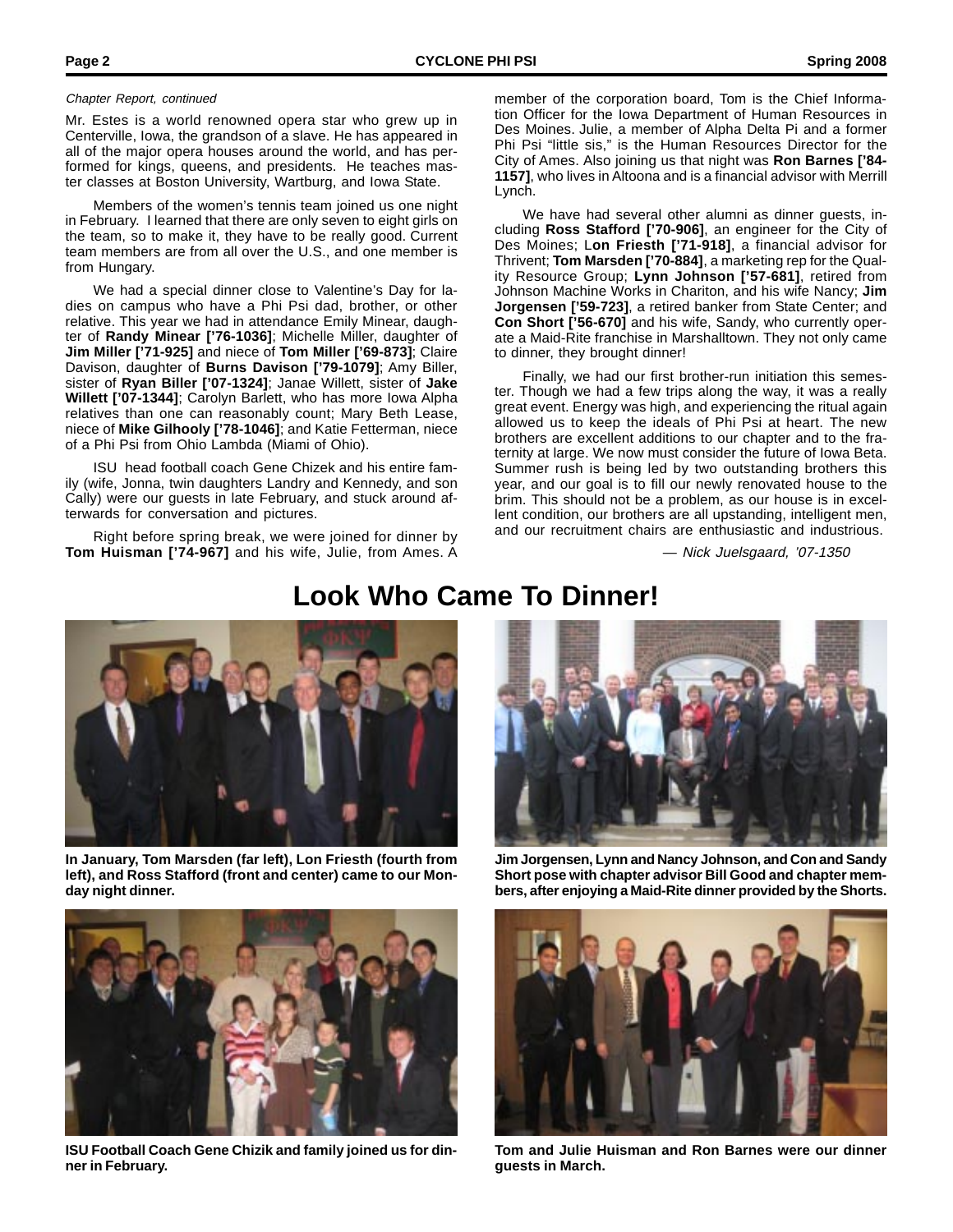### **Spotlight on David Windus, '70-900**



Making his mark in the medical field is our own **David Windus,** who is a Professor of Medicine in the Department of Internal Medicine at Washington University School of Medicine (St. Louis). His current passions are the teaching of medicine and the delivery of health care in developing countries. His projects in medical education, patient care, and medical school development in Bhutan and Eritrea have elevated the level of medical care in these underresourced environments.

A graduate of Iowa State (B.S. in Zoology) and Creighton University School of Medicine, David did his residency in Internal Medicine at Mt. Sinai Medical Center in Milwaukee, Wisconsin, followed by a fellowship at Washington University. David's specialties are Internal Medicine and Nephrology (kidney disease). His research abilities earned him a faculty appointment at Washington University as Instructor in Medicine in 1983, a promotion to Assistant Professor in 1985, and a promotion to Associate Professor with tenure in 1993.

In recent years, Dave has moved his focus to clinical nephrology and teaching. Dr. Marc Hammerman, Director of the Renal Division at Washington University wrote: "Dave is one of our busiest and best clinicians, and for the last five years has been rightfully recognized as one of the 'Top-Docs' in St. Louis. Dave served as Director of Acute Dialysis at Barnes Jewish Hospital from 1985-2005. Under his leadership, it became one of the busiest acute dialysis units in the USA, and the Renal Division was recognized as one of US News & World Report's top-ten."

Dave has received several Distinguished Service Teaching Awards from Washington University. In 2006, he received the AAMC Humanism in Medicine Award, and in 2007, he received the Samuel R. Goldstein Leadership Award in Medical Student Education — the two major Washington University faculty teaching awards.

#### Since 2003, David has served as a volunteer for healthcare projects in the countries of Eritrea (Africa) and Bhutan (near Nepal). These projects aim to educate local professionals in the management of chronic adult diseases, and to improve utilization of laboratory services. He has developed productive working relationships with local physicians and other healthcare professionals, and has organized medical education courses for physicians in the areas of hypertension, diabetes, and kidney disease. The success of these projects depends upon the effective deployment of small teams of dedicated volunteers sharing a common vision.

Dr. Hammerman, Chief of the Renal Division states: "Dave has excelled as an academic physician at Washington University. While his scientific contributions are notable, what set Dave apart are his clinical and educational activities, both local and international. In the latter sphere, David's work is unique. There is no doubt that Dave will continue to play a key role in the Washington University Renal Division as one of its most important faculty members."

Remarks Dave, "Washington University School of Medicine has provided a stimulating environment for furthering my medical career, but it has also been highly supportive in allowing me to volunteer so heavily in developing countries. My principal vision in recent years has been helping others who do not have the advantages we enjoy in this country."

"I have not had the opportunity to return to Ames since my college years, but I hope that our revived chapter can emphasize ideals that provide strong leadership and nurture a passion for service to the community. I applaud the efforts that stress the ideals of our Founders. I have fond memories of the social gatherings and special friendships that I developed during my college days. I hope that the long tradition of camaraderie, and an emphasis on service to the community by the "new" Iowa Beta, can become working objectives for the membership."

A native of Cedar Rapids, Brother Windus is married to the former Debbie Longhurst, a native of Muscatine whom he met in Ames. Debbie is actively involved in humanitarian work, with board membership in Habitat for Humanity, St. Louis. She has also contributed to work in Eritrea and Bhutan by photographing teaching and nutrition materials. Brother Windus can be reached at 4909 Laclede Avenue, #1203, St. Louis, MO 63108 (314-454-9199; dwindus@sbcglobal.net).

# **Founders Day 2008**

The Central Iowa Alumni Association's Founders Day event this year was held on February 16 at the Raccoon River Brewing Company in Des Moines. Elliott Smith, Iowa Alpha, served as symposiarch. Reports were given by the GPs of Iowa Alpha, Iowa Beta, and Nebraska Beta (Creighton). All three chapters appear to be doing well. The keynote address was ably given by Iowa Alphan **Barrett Anderson**. A past GP of his chapter, Barrett is currently serving on the Fraternity's Executive Council as the Archon from District V. In his spare time, he serves as president of the Student Body at the University of Iowa!

It was an enjoyable evening for all. If you live in central Iowa, make plans to attend next year. The newly formed Central Iowa Alumni Association has other events throughout the year, intended for the sole purpose of fun and camaraderie. If you're not getting information on these, send your email address to **Mark Easler,** Iowa Alpha, at easlerm@nationwide.com.

# **Web Site Update**

Have you ever found yourself humming a Phi Psi tune, wishing you could remember the words? Then visit the alumni page of our Web site, where you can listen to most of the Phi Psi songs in great barbershop harmony.

Have you ever tried to remember a contemporary's name, or what he looked like? Again, check out the alumni page,

where several composites have been posted. If you have a composite that is not shown, please help us expand our collection by scanning and e-mailing it to our alumni Webmaster, **Jim Miller ['71- 925]**, at miller@eecs.ku.edu. Or, if you prefer, mail it to Jim at 1120 Oaktree Drive, Lawrence KS 66049-3867; he will scan it and return it to you. We would like to get as many of them as possible online.

We also posted a page of recent photos of alumni, families, and friends.

Finally, we've added many new pictures to the Web site, including more from the rechartering weekend activities, and our new software allows you to move through them at a much faster pace. Check it out:

**http://www.stuorg.iastate.edu/phipsi**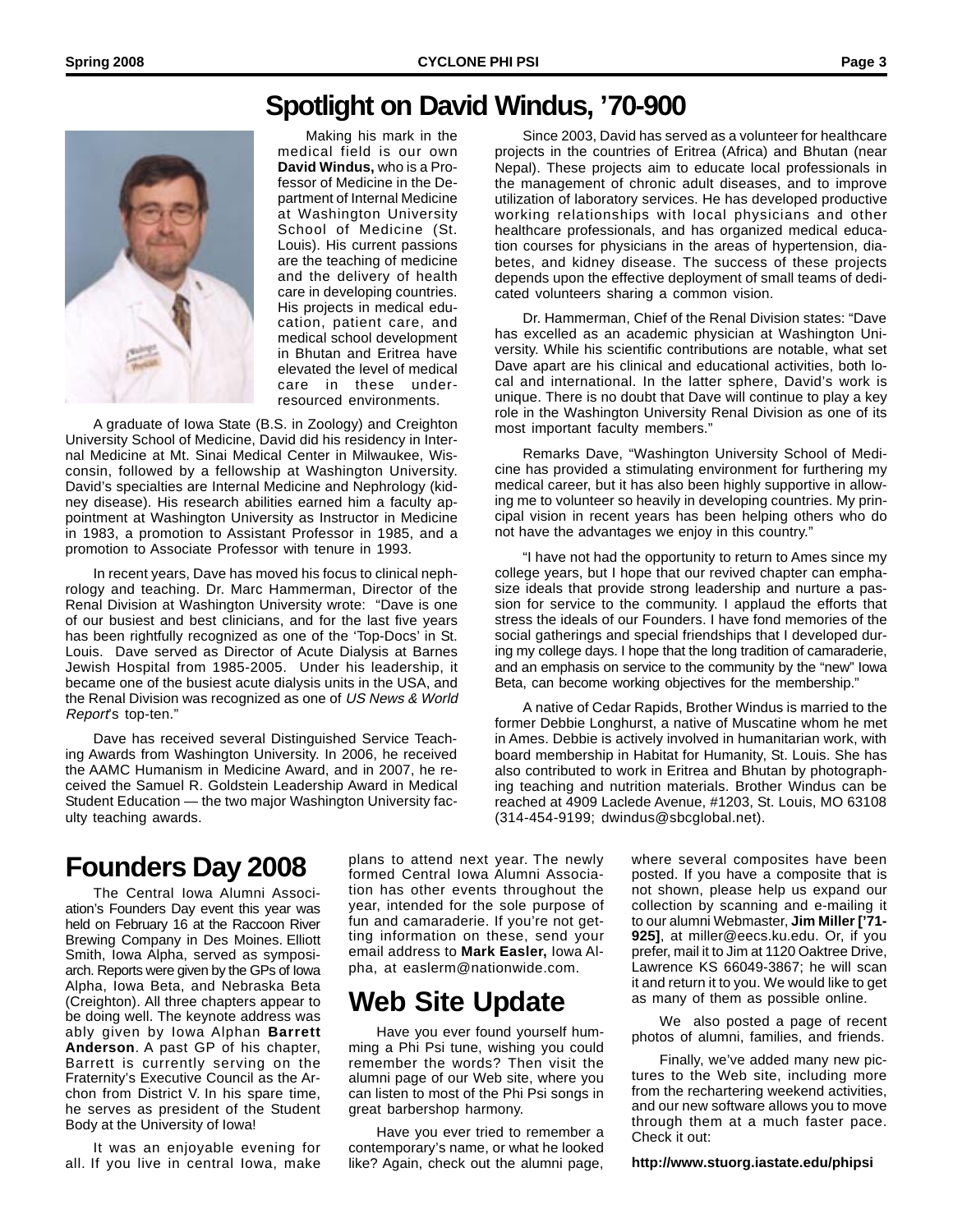# **New Year's in Cabo**

This year, 11 Iowa Beta brothers rang in the New Year down in Cabo San Lucas, Mexico, at the American Leadership Academy. Since this was the second time Iowa Beta has been represented at ALA, we generally knew what great things were in store for us during the seven-day event on the beautiful shores of the Sea of Cortez. However, few of us really appreciated or understood the opportunity we had been given until our week in paradise was over.

The ALA consists of several days of short presentations and workshops given by accomplished alumni. These sessions last from 10 AM to 3 PM, with a break for lunch and time to talk with the speakers. The rest of the day is ours to lie on the beach or swim in the sea, eventually going out for the night in downtown Cabo. **Jerry Nelson**, **Cal Epsilon** (founder of the ALA), recently donated to the ALA the beachside resort which is located just down the beach from his beautiful compound. The financial contributions of Jerry and other Phi Psi alumni make it possible for all of us to enjoy free room and board for the week.

We received an abundance of advice and guidance from alumni brothers from many Phi Psi chapters. The speakers discussed issues applicable both to fraternity life and to personal and career life. Jerry Nelson started us off with a very serious talk about Winners and Losers, and how we need to change habits that are not consistent with success. **Paul Wineman [Washinton Alpha]** taught us the fine art of negotiation, which several of us have already put to good use. However, the most important lessons I took away from Cabo came not from any one of the presentations, but from the one-on-one interaction with the alumni and speakers. I graduate this semester to start my career as a Software Engineer, and I was pretty nervous about the whole transition. At Cabo, I met alumnus **Craig Morrison [CO Alpha]**, who is a few years into his career as a

# **Graduating Seniors**

Brother **Ryan Biller ['07-1324]** has been with us literally from the beginning. After an illustrious college career, which included two and a half years as a Resident Assistant, Ryan is moving on. He will be working out of Kansas City for Cerner. Software engineer by day, playboy by night, Ryan is sure to be successful at whatever he does. Ryan's favorite Phi Psi moment was the weekend of rechartering.

Anyone who knows the two will not be surprised that Brother **Tim Hassel ['07-1330]** will be living adjacent to Ryan in Overland Park, Kansas: Tim landed a job as a software engineer for Garmin Intl. We also congratulate Tim on his recent engagement, and will be looking forward to seeing the first of the new Phi Psis get married. The only problem is that we have to trek way out to North Platte, Nebraska.

Brother **Christopher Rada ['07-1325]** will be headed back to his hometown of Muscatine, Iowa. Another Phi Psi who has been with us since early in our colony-hood, Chris will be leading us into the real world with a job at Hon as a product development engineer. Chris plans to go back to school for an MBA in a year or two. His favorite memories from Phi Psi were of the meetings early in the colony's life.

Brother **Bryan Hoag ['07-1326]**, also originally from Muscatine, found an internship as a pork procurement specialist in Beardstown, IL. Working for Cargill Meat Solutions is a great opportunity for Bryan, and his internship has a good possibility of becoming a full-time position when they see how great a worker he is. Bryan's favorite memory of the fraternity is when we were rechartered. - Nick Juelsgaard, '07-1350



**Early morning walks with Paul: (L-R) Ryan Biller, Josh Jensen, SWVGP Paul Wineman, Bryan Vissonavong, Colin Killburg, and Tim Hassel.**

software engineer for Sony, and he gave me invaluable advice to help with the start of my career. Such personal mentoring is a major benefit of the ALA.

The Iowa Beta brothers gained invaluable experience from the ALA, that will strengthen our chapter and our lives. With all the opportunities for networking, this is an amazing working vacation that no Phi Psi, undergraduate or alumnus, should miss.

— Tim Hassel, '07-1330

## **New Initiates**

On March 29, 2008, Iowa Beta initiated four new members, all native Iowans. **Brenton E. Hankins, 1357**, is from Johnston. **Michael J. Lee, 1358**, is from Muscatine. **Kacy W. Messerschmidt, 1359,** is the brother of **Kyle M. Messerschmidt, '07-1354**; they are from Des Moines. **Tyler B. Johnson, 1360**, is from Colfax. A formal dinner was held at the chapter house immediately before the early evening ceremonies. The Baptist Church next door — which was used last fall for the rechartering ceremonies — was once again used, and the officers did an excellent job in their first opportunity to present the Ritual to others.

## **Recommend a Rushee**

We wish our graduating seniors well, but now we need to replace them. We lose only four to graduation this year, but those numbers will go up next year. Plus, we're not looking to just maintain our size; we want to grow.

It cannot be emphasized enough how important it is for the chapter to receive rush recommendations from our alumni. A connection through an alumnus gives the chapter an inside track on introducing a prospect to the benefits of fraternity membership and, of course, to Phi Kappa Psi.

You can be sure that every person you recommend will be contacted and given careful consideration. All such recommendations should be directed to our summer recruitment chairmen: **Morgan Janes**, 402-657-3190, mjanes@iastate.edu, or **Dustin Collicott**, 641-226-3090, dustcoll@iastate.edu.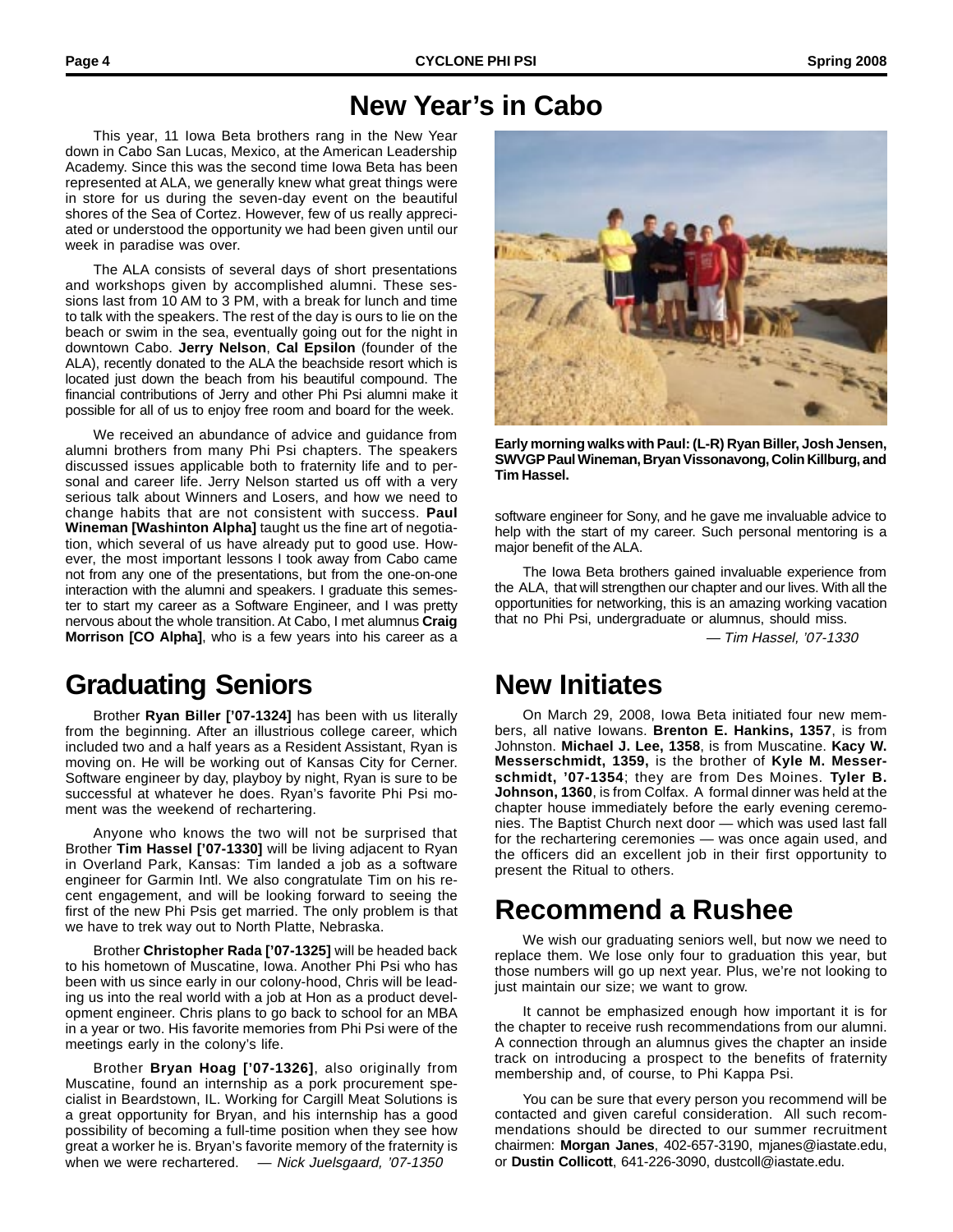#### **Notes From the Chapter Advisor**

#### **Campaign for the Rebirth of Iowa Beta**

Our Capital Campaign continues, but will be ending December 31, 2009. When the Campaign concludes, the names of those alumni and friends who have given at least \$1000 will be inscribed on a plaque to be prominently displayed in the chapter house. To date, over 200 members and friends have made gifts and at least 70 of them qualify to have their names on the display. A Letter of Intent form is enclosed for those who are ready to add (or increase) their support now.

#### **Chapter Scholarship Fund**

In addition to having a capital campaign account with the Fraternity's Endowment Fund (EF), Iowa Beta has a separate Chapter Scholarship Fund (CSF) at the EF. Many chapters set these up in the 1990s. Iowa Beta's account now has about \$29,000.

Each year, five percent of a chapter's CSF is available for scholarships for members of that chapter. Principal, if necessary, can be borrowed by the chapter's house corporation for building projects. In connection with our rechartering, the EF has offered us a two-for-one match up to \$2,500: for the first \$1250 of contributions made to our chapter's CSF by our alumni and friends, the EF will contribute \$2,500 to our account from its unrestricted funds.

You can help us reel in some of this "free" money by sending your tax-deductible contribution to the Endowment Fund of Phi Kappa Psi, 5395 Emerson Way, Indianapolis, IN 46226. Please note on your check that it is for the Iowa Beta CSF.

#### **In-Kind Gifts**

Thanks to the following brothers and friends for their inkind gifts made over the past school year:

**Al Koch ['74-988]**, for donating a very nice multi-media player to the chapter.

**Randy Good ['76-1021]**, for contributing a hog and filling the chapter's freezer with pork burgers.

Lou and Carol Hafencher, parents of **Karl Hafencher ['07- 1338]**, for providing two printers to the chapter's library.

**Tom Marsden ['70-884]**, for providing the parents' club with quality clothing at a discount, in connection with their fundraising project during rechartering.

 **Dan Canova ['91-1250]**, for contributing his time, equipment, and know-how to allow us to complete the volleyball area and landscaping with our own student labor, thereby holding down the cost of the project.

**Jim Patchett ['71-924]** and **Dave Moenk ['71-917]**, for going after and obtaining the DNR grant for the volleyball area (reported in the last issue).

**Bill Cahoon ['51-545]**, for buying, transporting, and installing the new flagpole (reported in the last issue).

**Con Short ['56-670]**, for providing Maid-Rites for a Monday Night Dinner.

If we have omitted anyone, please accept our apologies, but do let us know so we can give proper acknowledgement in our next issue. And, if YOU have something knocking around the house or the office that you no longer need, but which still works and might come in handy around old 316 Lynn, please let us know. No chapter ever has all the money it needs to buy stuff, and we are no exception.

#### **Live Ever, Die Never Campaign**

"What will you do for those who follow?" That's the question posed by the Letterman and Moore Society, the Fraternity's newest giving society which was started last fall and is intended only for undergraduates. The campaign encourages undergraduates to think about their Phi Psi experience and give back in support of what they have been afforded. Iowa Beta ranked ninth in this category out of all Phi Psi chapters, with 82% of our undergraduate members participating. That's the "80/20 rule" in reverse! Way to go, men!

#### **GAC Registration Live**

The 74th Grand Arch Council will be held in Indianapolis, Indiana, July 30-August 3, 2008. With delegates from every chapter and Alumni Association, and brothers from around the country in attendance, you won't want to miss it! Our new headquarters building will be showcased, and that should be quite interesting. If you've never attended a GAC, I think you'd be surprised at how much fun it can be. Registration forms, and details as they become available, will be posted on the national Fraternity's Web site: **http://www.phikappapsi.com.**

#### **Contacting Contemporaries**

The chapter rechartering last fall sparked a lot of interest from brothers wishing to get in touch with each other. If you'd like to know an address for a brother, just e-mail addresses@comcoa.com, and the company that handles our written newsletter will give you the current mailing information on file. And, I have many, many e-mail addresses, so if you'd like a contemporary's e-mail address, just let me know.

> — Bill Good, '69-864 515-570-3403 William.Good@JohnsonLawIA.com]

#### **Obituaries**

**Clair H. Parker, Jr., '38-267**, of Waterloo, passed away on March 8, 2006, at the age of 86. He graduated from Waterloo East High School in 1938, and continued his education at Iowa State, earning a bachelor's degree in engineering. He served in the U.S. Army during WWII, with the 19<sup>th</sup> Air Depot Group in the Motor Transport Co., and was honorably discharged with the rank of major. He married Jean Donnell, his wife of 56 years, in 1945. He worked at Rath Meat Packing Co. for his entire career, retiring as the general credit manager in 1983. He was a member of First Presbyterian Church, having served as deacon, trustee, and elder, and was a member of the Westminster Foundation of the Synod of Iowa. He was one of the founders, directors, and past president of Goodwill Industries of Northeast Iowa; was past president of Waterloo Boys Club; served on the board of directors of Waterloo Kiwanis; served as sunset district chairman and finance chairman for the Wapsipinicon Area Council, Boy Scouts of America; and belonged to the Junior Chamber of Commerce, Waterloo AMVETS Post 19, and Waterloo Elks Lodge 290. He is survived by his wife; a daughter, Patricia Parker; and a son, Robert.

**William F. Cory, '39-291**, of Davenport, died on October 10, 2007. Born in 1919 in Tama, Iowa, he served as a captain in the Air Force in WWII, graduated from ISU with a bachelor's degree in engineering, and earned a master's degree in accounting at the University of Iowa. He married Juanita Bennett in 1949, and received his CPA certificate in 1950. He and "Joni" moved to Muscatine in 1955, where he established himself as an independent management consultant, working with several local firms and with companies in Waterloo and Chicago. He